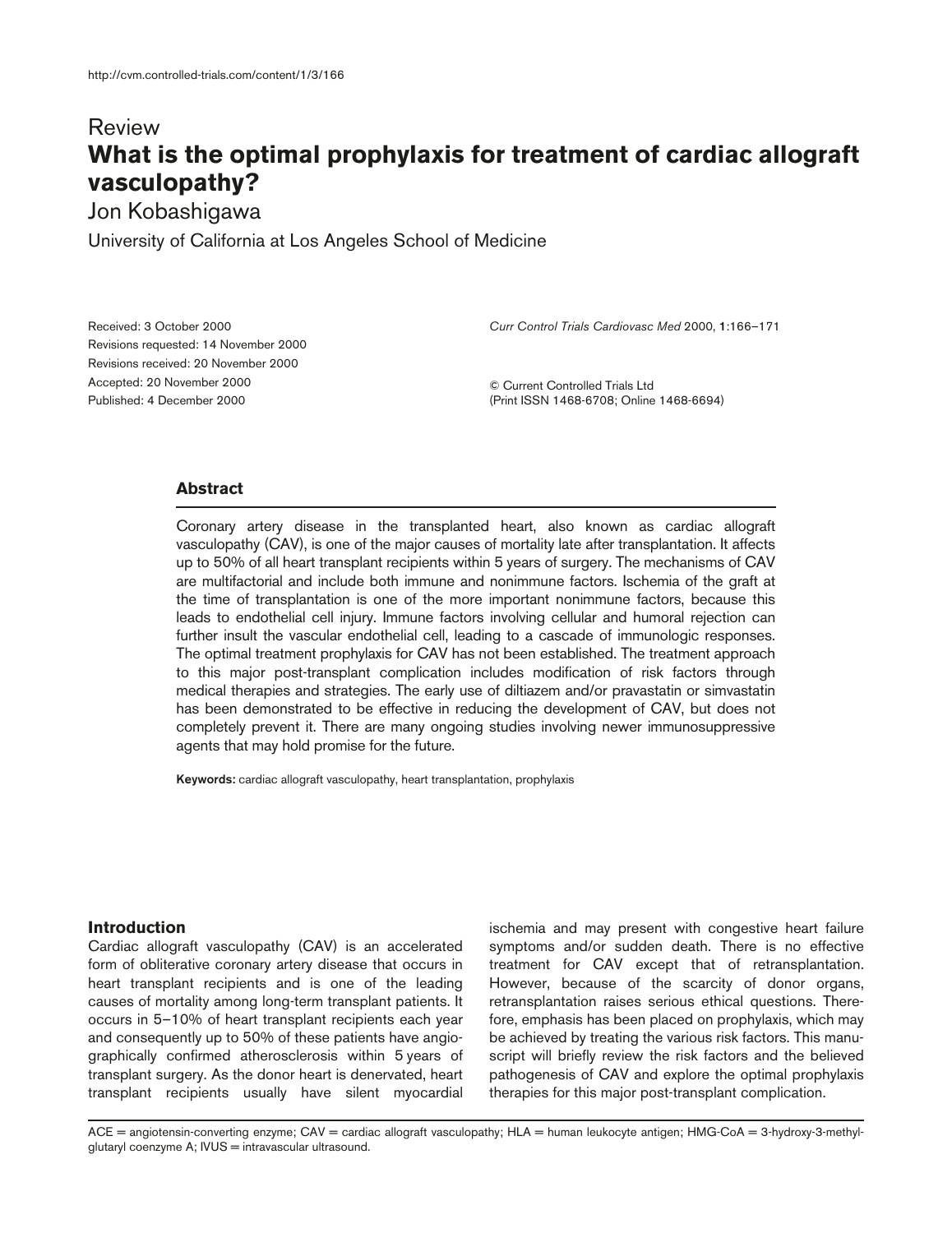## **Background and risk factors**

Histologically, CAV is characterized by concentric intimal proliferation and diffuse narrowing along the entire length of the vessel, as opposed to the discrete focal lesions usually seen in native coronary artery disease. Other differences seen in CAV, as opposed to native coronary artery disease, include rapid development (months to years), intact appearance of the elastic lamina, rarity of calcification, distal disease more severe than proximal disease, and rarity of the development of collateral vessels [1].

Numerous risk factors have been associated with the development of CAV. Accumulating data suggest that this disease process is predominantly immune-mediated. Reported immune risk factors include increased levels of cytotoxic B-cell antibodies, increased anti-human leukocyte antigen (HLA) antibodies, more acute cellular and humoral (antibody-mediated) rejection, cytomegalovirus infection, sensitization to the monoclonal antibody OKT3, and detection of early and persistently elevated soluble interleukin-2 receptor levels [2]. Many nonimmune risk factors have also been associated with the development of CAV [3,4]; these include hyperlipidemia, diabetes, recipient age and gender, obesity, pretransplant diagnosis, and donor ischemic time.

Among nonimmune risk factors for CAV, cholesterol and triglycerides have been the most reported [3,5]. The mechanism by which increased lipids might lead to greater intimal thickness may be linked to an immune process. Oxidized low-density lipoprotein leads to stimulation of macrophage activation, DNA synthesis in smooth muscle cells, expression of HLA-DR antigens, and interleukin-2 receptor expression in resting T cells. Activated macrophages and endothelial cells mediate low-density lipoprotein oxidation, which can stimulate macrophages further to secrete cytokines and growth factors that, in turn, may promote intimal thickening [6].

Historically, the diagnosis of CAV has been made with coronary angiography. But because CAV is concentric, longitudinal, and diffuse, the coronary angiogram may not detect early development of the disease process. The angiogram simply fills the coronary artery with contrast, but does not detect diffuse thickening in the coronary arterial wall. Therefore, coronary angiography lacks the sensitivity necessary for detection of early CAV. Intravascular ultrasound (IVUS) is a new imaging technique that provides quantitative information on vessel wall morphology and lumen dimension [7]. When used in the heart, an ultrasound catheter is moved over a guidewire that has been inserted into a coronary artery. An ultrasound transducer at the tip of this catheter obtains a 360-degree view of the artery intima and media, and the image is recorded on videotape. Quantitative measurements can then be made. It has been demonstrated that IVUS can detect

#### **Figure 1**



Proposed mechanisms in the development of CAV. Endothelial cell injury has been proposed as the event that initially triggers proliferation of smooth muscle cells and macrophages (see text for description).

severe intimal thickening in patients whose angiograms appear normal. IVUS has been reported to be the gold standard for early detection of CAV and for assessment both of prognosis and of the effects of therapy [8,9]. However, concern as to the reliability of IVUS in predicting CAV in the long-term has recently arisen. A longitudinal prospective study of 20 patients studied by IVUS at 2 months, 1 year, 2 years, and 3 years after heart transplant demonstrated that in a majority of patients, early intimal thickening in the first year is accompanied by constrictive remodeling (reduced lumen area). Over the subsequent 2 years, further constrictive remodeling is seen despite a decrease in intimal area. This might reflect both intimal and advential scarring [10], which would explain the decreasing lumen area in the absence of an increase in intimal area.

### **Pathogenesis**

The precise mechanisms for the development of CAV are unclear; but it appears to be multifactorial. A central event leading to the development of CAV appears to be endothelial cell injury [2]. This can occur early during organ procurement and reperfusion, both of which can cause ischemia in endothelial cells. Other factors, such as acute cellular and humoral rejection, hypertension, viral infections, hyperlipidemia, and even immunosuppressive agents [11] can lead eventually to endothelial cell injury, consequent intimal hyperplasia, and the development of CAV (Fig. 1).

Vascular endothelial cell damage causes a cascade of immune responses. These might include the coincident upregulation of complement, inflammatory mediators and cytokines [6]. Circulating host antibodies, particularly immunoglobulin G and antibody-antigen complexes, can affect the endothelium further. Platelets can then accumulate on exposed collagen, causing initiation of the clotting cascade. Various mediators, including thromboxane, leukotrienes, platelet-derived growth factor, and platelet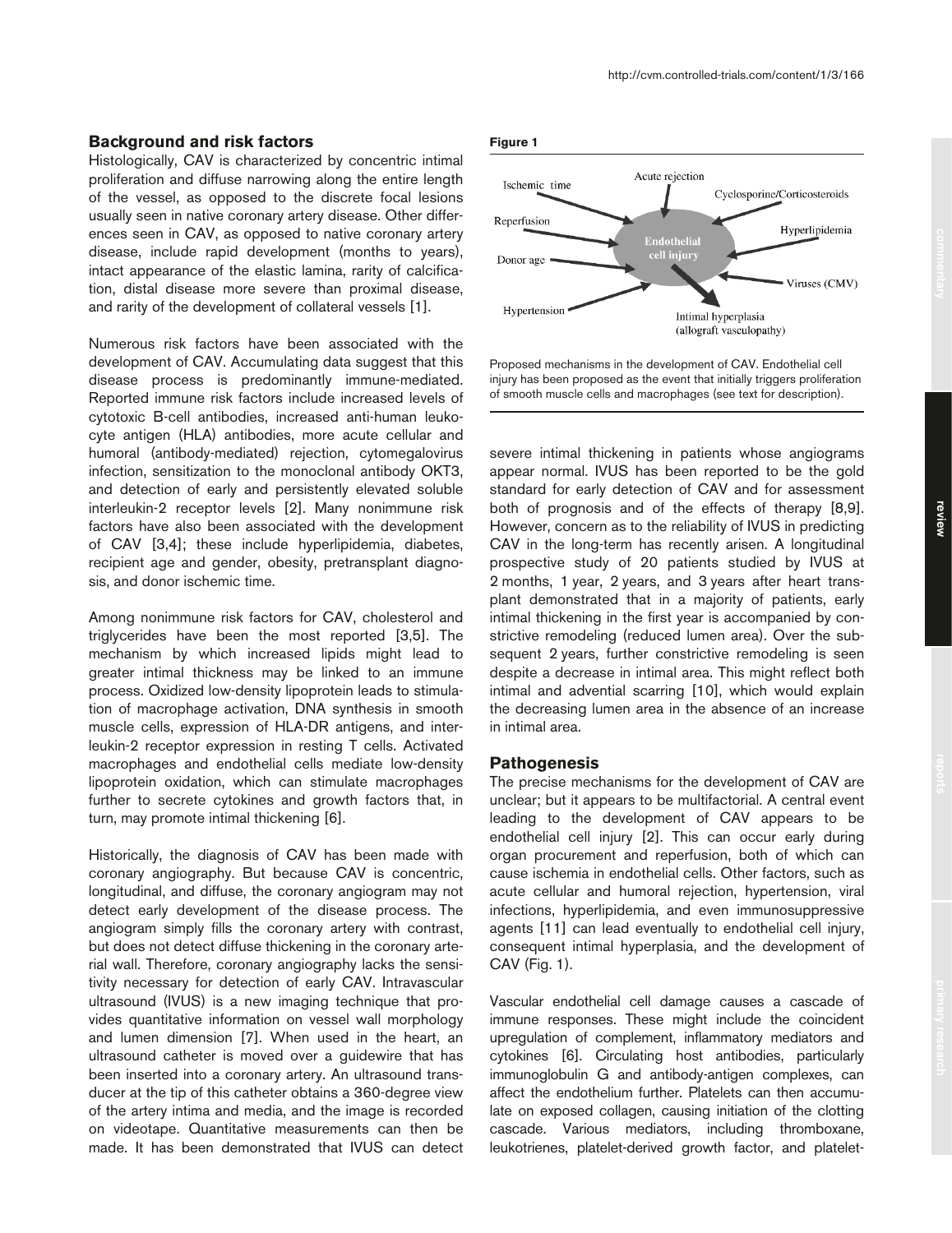activated factors, are released by injured endothelial cells. Subsequently, circulating leukocytes infiltrate tissues by means of the activities of adhesion molecules. There is loss of the endothelial cell barrier with subsequent lipid accumulation. Multiple signals cause the migration of macrophages and smooth muscle cells into the intima of the coronary artery. These cells transform into foam cells, causing intimal thickening and subsequent vessel lumen obliteration.

#### **Therapy**

In general, it can be said that if severe CAV occurs, treatment has not been satisfactory. Therefore, emphasis has been placed on prophylaxis. The current prophylaxis options for CAV include modification of risk factors through various medical therapies and strategies. Table 1 lists the main areas at which treatment has been targeted. The modification of potential risk factors includes the treatment of hypertension, hyperlipidemia, obesity and diabetes, promotion of exercise programs, and abstinence from smoking. Although modification of these risk factors in native coronary artery disease has been found to be beneficial, there is little data to support the efficacy of these measures in preventing CAV. Single-center studies have demonstrated that primary prevention with a specific calcium channel blocker or lipidlowering agent may be beneficial.

#### **Calcium channel blockers**

The use of calcium channel blockers was investigated by Schroeder *et al* [12], who randomly allotted 116 heart transplant patients either diltiazem or no calcium channel blocker immediately after transplantation, and assessed these patients with quantitative coronary angiography at 1 and 2 years after transplant surgery. The patients treated with diltiazem were less likely to demonstrate a significant decrease in coronary artery luminal diameter in their follow-up angiograms when compared with baseline values. At 5-year follow-up [13], there was a significant difference in freedom from both death and angiographic CAV (56% in the diltiazem group versus 30% in the control group). A major limitation of this study was the use of angiography, since one cannot sufficiently control for variations in vascular tone. In addition, coronary angiography is relatively insensitive in detecting early intimal thickening. Mehra *et al* [14] reported on an IVUS study of 32 consecutive heart transplant patients who were treated either with a calcium channel blocker, an angiotensin-converting enzyme (ACE) inhibitor or a combination of these drugs and compared with a control group who did not receive any of these drugs. In the treated groups, therapy was initiated within 1 month of transplantation as a result of the development of hypertension. At 1-year follow-up, coronary artery intimal thickness was significantly greater in the untreated control group than in the treated groups.

Cell and animal studies provide supporting evidence that calcium channel blockers may be beneficial in limiting CAV.

#### **Table 1**

#### **Therapeutic modalities to treat cardiac allograft vasculopathy**

| Antiproliferative agents:<br>Angiopeptin<br>Low-molecular weight heparin                                                              |
|---------------------------------------------------------------------------------------------------------------------------------------|
| Antimetabolites:<br>Methotrexate                                                                                                      |
| Antithrombotic agents:<br>Hirulog<br>Antithrombin III                                                                                 |
| Monoclonal antibodies:<br>Growth factors<br>Adhesion molecules<br>Cytokines                                                           |
| Antihypertensive agents:<br>Calcium channel blockers<br><b>ACE</b> inhibitors<br>New immunosuppressive agents<br>Use of photopheresis |
| Lipid-lowering agents:<br>HMG-CoA reductase inhibitors                                                                                |

D'Ambrosio *et al* [15] have demonstrated that diltiazem enhances production of interleukin-1B and slightly reduces production of interleukin-6 in mixed lymphocyte cultures. This suggests that diltiazem modulates monokine production and may exert effects on monocytes and possibly on other antigen-presenting cells. Finally, Atkinson *et al* [16] reported that the calcium channel blocker amlodipine could significantly decrease narrowing in the coronary arteries of the rat heterotopic transplant model as evaluated by digitized morphometry. Smooth muscle cell migration and proliferation may involve calcium-dependent mechanisms. Calcium channel blockade also has been reported to stabilize endothelial function and inhibit platelet aggregation with a decrease in the release of platelet-derived growth factors [17]. Therefore, use of calcium channel blockers may result in a decrease in the development of the intimal thickening that characterizes CAV.

#### **Cholesterol lowering agents**

Hypercholesterolemia is common after cardiac transplantation, and many studies have associated it with the development of CAV [3]. A study at our institution [18] evaluated the use of pravastatin, a 3-hydroxy-3-methylglutaryl coenzyme A (HMG-CoA) reductase inhibitor, in primary prevention of hyperlipidemia in heart transplant recipients. Ninety-seven heart transplant patients were randomized to pravastatin or no HMG-CoA reductase inhibitor within 2 weeks of transplant. Twelve months after transplantation, the pravastatin group had significantly lower mean cholesterol levels than the control group (193  $\pm$  36 versus 248 ± 49 mg/dl), surprisingly less frequent cardiac rejection accompanied by hemodynamic compromise (three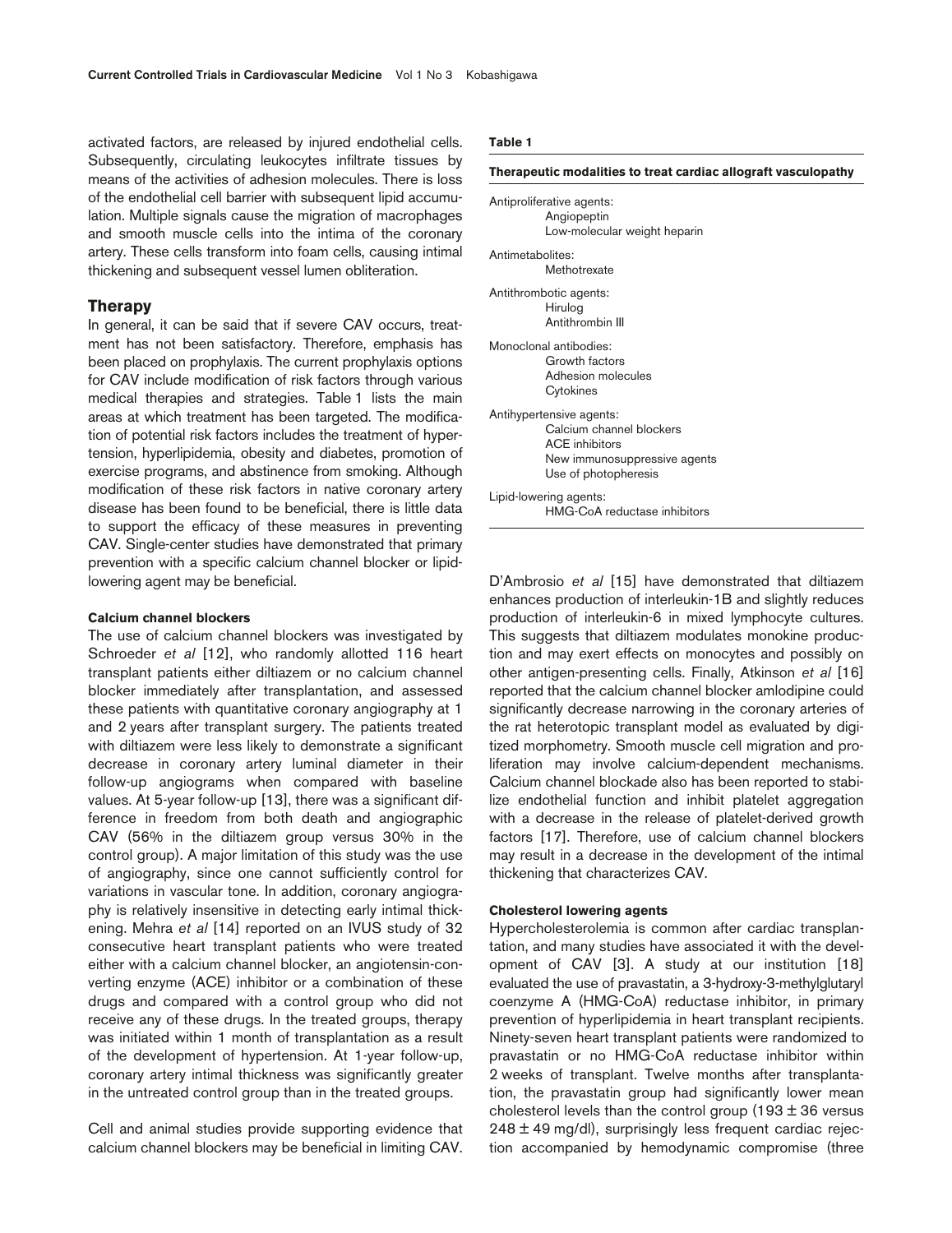versus 14 patients), better survival (94% versus 78%), and a lower incidence of CAV as determined both by angiography and autopsy (3 versus 10 patients). In a subgroup of study patients, IVUS measurements at baseline and 1 year after transplantation showed significantly less progression of intimal thickness in the pravastatin group compared to the control group. In another subgroup of patients, the cytotoxicity of natural killer cells was significantly lower in the pravastatin group than in the control group (9.8% versus 22.2% specific lysis). This study suggests that the role of pravastatin in decreasing CAV may not only relate to cholesterol lowering, but also to an unexpected immunosuppressive effect. Interestingly, the inhibition of natural killer cells by other HMG-CoA reductase inhibitors has been demonstrated *in vitro* [19]. Other studies have demonstrated beneficial effects of HMG-CoA reductase inhibitors on the development of CAV. Wenke *et al* [20] conducted a randomized trial of simvastatin in 72 heart transplant patients and demonstrated a lower incidence of CAV in simvastatin-treated patients. After 4 years of this study, CAV was observed in 18% of the simvastatin-treated patients as compared to 42% of control patients. In addition, IVUS performed at baseline and at 1-year revealed less progression of intimal thickness in the simvastatin group (170 mm<sup>2</sup> versus 370 mm<sup>2</sup> in the control group).

Pravastatin inhibits the HMG-CoA reductase enzyme and thereby reduces the production of mevalonate. This subsequently lowers cholesterol production and reduces isoprenylation of certain proteins such as ras and ras-related proteins. Ras-related proteins play important roles in T cell activation and effector function, which are pivotal in the development of allograft rejection during organ transplantation [21]. These findings of an added immunosuppressive effect of pravastatin (via inhibition of isoprenylation) may in part explain the anti-rejection properties as well as the decreased development of CAV observed in the pravastatin-treated cardiac transplant patients. In addition to inhibition of isoprenylation, there may be other mechanisms by which pravastatin reduces the development of CAV. In a study by Maggard *et al* [22], using a rat model, pravastatin decreased coronary arterial intimal lesions while depressing IgG alloantibody levels, suggesting a role for the humoral immune response in the development of CAV, as reported by others [23,24]. Pravastatin may also have direct vascular effects on intimal proliferation. In another rat study by Maggard *et al* [25], pravastatin-treated rats as compared with controls had significantly less degradation of laminin and fibronectin and had fewer graft-infiltrating macrophages, particularly within the arterial intima and perivascular areas. This suggests that the macrophage may also play a major role in the pathogenesis of CAV. The specific mechanisms for these findings in the rat studies are not clear, but could be related to the inhibition of isoprenylation by pravastatin as previously mentioned.

#### **Other therapies**

The somatostatin analog angiopeptin has been demonstrated to have an inhibitory effect on the proliferation of smooth muscle cells in experimental studies [26]. Other experimental data have shown that angiopeptin inhibits the release of insulin-like growth factor, which may inhibit the proliferation of smooth muscle cells after vascular injury. Wahlers *et al* [27] studied 54 heart transplant patients who received angiopeptin injections, but found similar survival and angiographic coronary atherosclerosis when compared with historical controls.

Photopheresis, a technique that has been in use for several years to treat cutaneous lymphoma (mycosis fungoides), is being investigated as a new therapeutic strategy to modulate the immune response. With photopheresis, patients are given oral 8-methoxy-psoralen and white blood cells are subsequently harvested via apheresis techniques. The psoralen-bound white blood cells are then irradiated with ultraviolet light and subsequently reinfused into the patient. It is postulated that these treated white blood cells cause a host autoregulatory T cell response, which may have a beneficial effect on the development of intimal thickness. In a randomized trial by Barr *et al* [28] of 23 cardiac transplant recipients, photopheresis was found to reduce intimal thickening as measured by IVUS. A larger multicenter study is currently in progress. Photopheresis may be a promising technique, although it is expensive and time-consuming (patients receive photopheresis for 4 h during 2 consecutive days; and the procedure is performed at least once monthly for the first year) and therefore may find limited use.

Newer immunosuppressive agents are currently being studied and many have the potential to decrease the development of CAV. In rats with heterotopic heart transplants, recent studies suggest that treatment with mycophenolate mofetil [29], 15-deoxyspergualin [30]**,** or rapamycin [31] can diminish the severity of CAV. The mechanisms of these apparently beneficial effects are not known but appear to reflect more than a decreased incidence of acute rejection. Mycophenolate mofetil reportedly blocks purine synthesis and prevents the proliferation of both T lymphocytes and B lymphocytes, therefore blocking both the cellular and humoral responses. A multicenter, double-blind, randomized trial using mycophenolate mofetil versus azathioprine, in combination both with cyclosporine and prednisone in 650 heart transplant patients, did not reveal significant differences between groups in the development of CAV by angiography or IVUS at 3 years. However, the number of patients developing CAV was small and therefore more time may be needed to demonstrate differences. Multicenter studies with rapamycin are currently ongoing, with results on CAV becoming available within the next 2 years.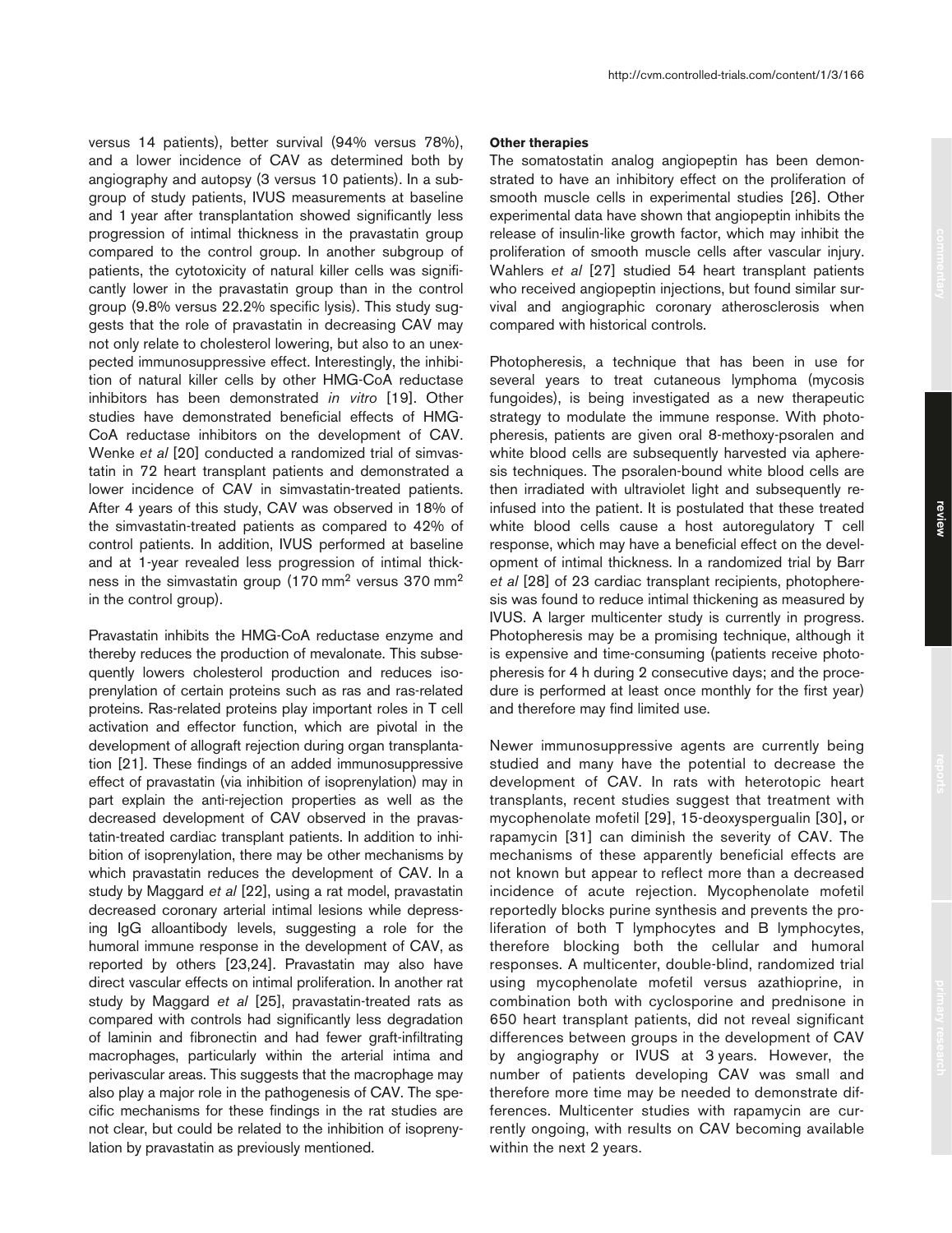An impaired anticoagulant pathway has been associated with the development of CAV. Aziz and colleagues [32] have demonstrated in the rat heterotopic heart model that rats treated with cyclosporine and low-molecular-weight heparin have reduced frequency and severity of CAV as well as reduced graft rejection. Research interest in antithrombin III has demonstrated the impressive inhibitory activities of these agents in the period after coronary angioplasty. Experience in heart transplant patients has not yet been reported.

Clinical research has also focused on the use of monoclonal antibodies, antimetabolites, and ACE inhibitors. Monoclonal antibodies target specific growth factors, adhesion molecules, and cytokines. Future studies using this advanced technology will probably require several monoclonal antibodies because the etiology of CAV is diverse. Antimetabolites, such as methotrexate, have been used empirically by many transplant physicians to treat patients with CAV. The rationale is to add more immunosuppression with the current belief that CAV is predominantly immune-mediated. However, there have been no randomized trials using methotrexate for patients who develop CAV. Most anecdotal experiences do not show clear benefit. Studies by Mehra *et al* [14,33] have suggested a benefit of captopril, an ACE inhibitor, in CAV. In the rat heterotopic heart transplant model, Kobayashi *et al* [34] demonstrated that rats treated with captopril had a lower incidence of cellular and vascular rejection, minimal intimal proliferation, and reduced smooth muscle cell proliferation. It is suggested that captopril may mediate this vascular response through a paracrine renin-angiotensin mechanism or a suppressive effect on platelet-activating factor. In the DBA/2 to B10.D2 mouse cardiac allograft model used by Furukawa *et al* [35], which is an MHC compatible combination that differs in background genes only and allows 70% graft survival on day 70 without the use of immunosuppressive drugs, both captopril and the angiotensin II receptor antagonist TCV-116 demonstrated a beneficial effect. Both drugs tended to improve day 70 graft survival and significantly decreased both intimal thickening, and perivascular and interstitial fibrosis, in allografts. This study suggested that angiotensin II is directly involved in intimal thickening and fibrosis and that the beneficial effect of an ACE inhibitor is unrelated to the accumulation of tissue bradykinin activity. Convincing clinical evidence is still lacking to support the routine use of ACE inhibitors in cardiac transplant patients to decrease the development of CAV.

#### **Conclusion**

The mechanisms leading to CAV are undoubtedly multiple. They probably involve ischemic events that occur at the time of transplantation and both immune and nonimmune factors that occur postoperatively. Endothelial cell injury appears to be central to the pathogenesis of CAV. A multitude of immune responses subsequently occur, leading to smooth muscle cell and macrophage transformation into foam cells, which results in intimal proliferation and ultimately in obliteration of the vessel lumen.

Medical therapy to prevent this major complication has progressed slowly. The early use of diltiazem and/or pravastatin or simvastatin appears to be the current optimal prophylaxis for decreasing the incidence of CAV, but does not completely prevent its development. Multicenter studies with mycophenolate mofetil, rapamycin, and other newer agents may hold promise for the future. It is clear that whatever intervention is applied, it must be started at the time of transplantation, as the cascade of events determining CAV begins by this time.

#### **Acknowledgement**

Dr Kobashigawa would like to thank Monica Salazar for organizing and typing the manuscript.

#### **References**

- 1. Billingham ME: **Histopathology of graft coronary disease.** *J Heart Lung Transplant* 1992, **11**:S38–S44.
- 2. Day JD, Rayburn BK, Gaudin PB, Baldwin WM III, Lowenstein CJ, Kasper EK, Baughman KL, Baumgartner WA, Hutchins GM, Hruban RH: **Cardiac allograft vasculopathy: the central pathogenetic role of ischemia-induced endothelial cell injury.** *J Heart Lung Transplant* 1995, **14**:S142–S149.
- 3. Johnson MR: **Transplant coronary disease: non-immunologic risk factors***. J Heart Lung Transplant* 1992, **11**:S124–S132.
- 4. Winters G, Kendall TJ, Radio SJ, Wilson JE, Costanzo-Norden MR, Switzer BL, Remmenga JA, McManus BM: **Post-transplant obesity and hyperlipidemia: major predictors of severity of coronary arteriopathy in failed human heart allografts.** *J Heart Lung Transplant* 1990, **9**:364–371.
- 5. Valantine H: Role of lipids in allograft vascular disease: **A multicenter study of intimal thickening detected by intravascular ultrasound.** *J Heart Lung Transplant* 1995, **14**:S234–S237.
- 6. Azuma H, Tilney NL: **Immune and nonimmune mechanisms of chronic rejection of kidney allografts.** *J Heart Lung Transplant* 1995, **14**:S136–S142.
- 7. Johnson JA, Kobashigawa JA: **Quantitative analysis of transplant coronary artery disease with use of intracoronary ultrasound.** *J Heart Lung Transplant* 1995, **14**:S198–S202.
- 8. Billingham ME: **Does intracoronary ultrasound conflict with pathology? Comments from a panel discussion.** *J Heart Lung Transplant* 1995, **14**:S211–S214.
- 9. Mehra MR, Ventura HO, Stapleton DD, Smart FW: **The prognostic significance of intimal proliferation in cardiac allograft vasculopathy: A paradigm shift.** *J Heart Lung Transplant* 1995, **14**:S207–S211.
- 10. Kobashigawa J, Wener L, Johnson J, Currier JW, Yeatman L, Cassem J, Tobis J: **Longitudinal study of vascular remodeling in coronary arteries after heart transplantation.** *J Heart Lung Transplant* 2000, **19**:546–550.
- 11. Miller L, Kobashigawa J, Valantine H, Ventura H, Hauptman P, O'Donell J, Wiedermann J, Yeung A: **The impact of cyclosporine dose and level on the development and progression of allograft coronary disease.** *J Heart Lung Transplant* 1995, **14**:S227–S234.
- 12. Schroeder JS, Gao SZ, Alderman EL, Hunt SA, Johnstone I, Boothroyd DB, Wiederhold V, Stinson EB: **A preliminary study of diltiazem in the prevention of coronary artery disease in heart transplant recipients.** *N Engl J Med* 1993, **328**:164–170.
- 13. Schroeder JS, Gao SZ, Alderman EL, Hunt S, Hill I, Stinson EB: **Prevention of transplant accelerated coronary vascular disease with diltiazem [abstract].** *J Am Coll Cardiol* 1994, **February Special Issue**:231A.
- 14. Mehra MR, Ventura HO, Smart FW, Collins TJ, Ramee SR, Stapleton DD: **An intravascular ultrasound study of the influence of angiotensin-converting enzyme inhibitors and calcium entry blockers on the development of cardiac allograft vasculopathy.** *Am J Cardiol* 1995, **75**:853–854.